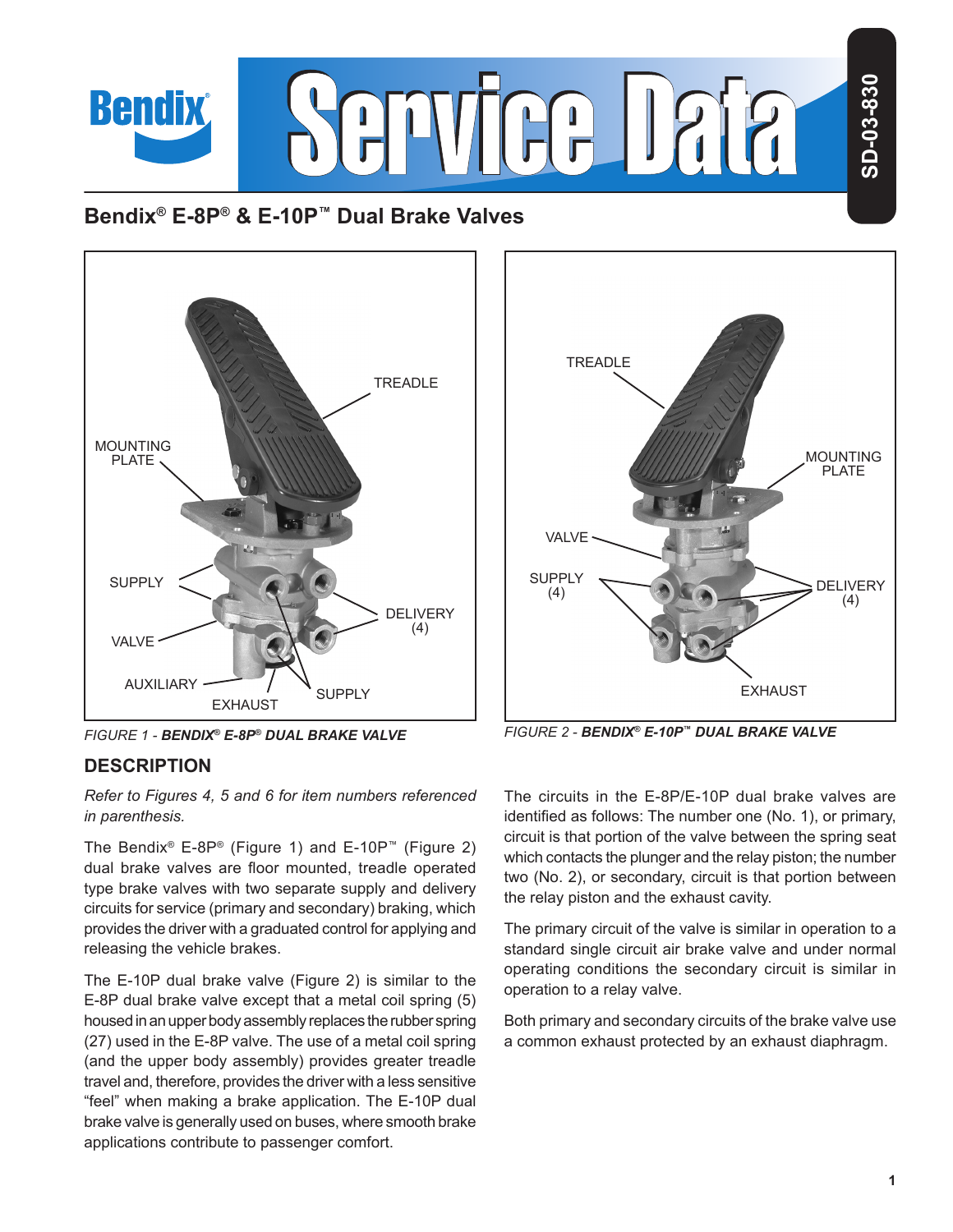

*FIGURE 3 - TYPICAL PIPING SCHEMATIC*



*FIGURE 4 - BENDIX® E-8P® DUAL BRAKE VALVE SECTIONAL VIEW*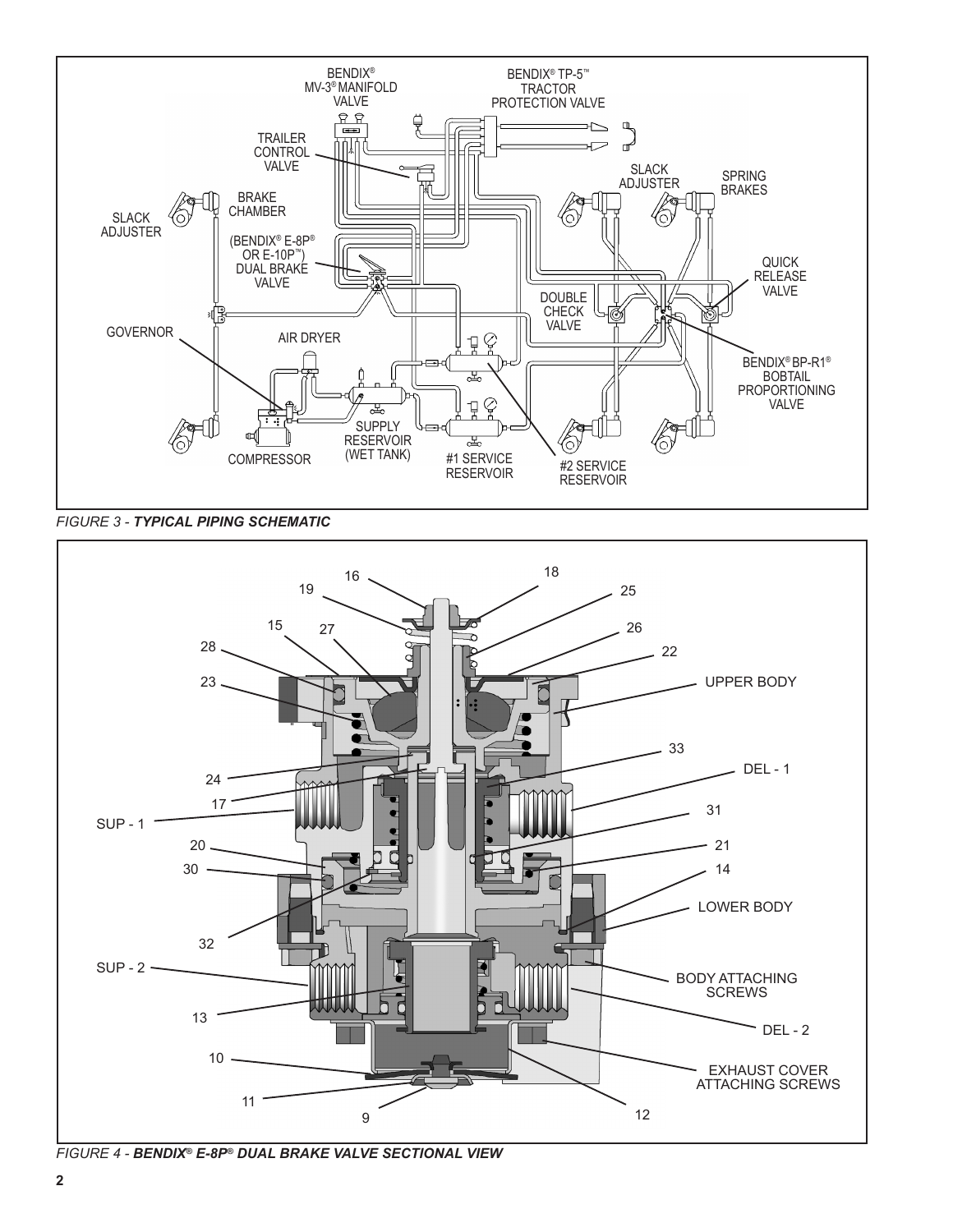## **APPLYING: NORMAL OPERATION - NO. 1 OR PRIMARY CIRCUIT PORTION**

When the brake treadle is depressed, the plunger exerts force on the spring seat (26), graduating spring (23), and primary piston (22). The primary piston, which contains the exhaust valve seat, closes the primary exhaust valve. As the exhaust valve closes, the primary inlet valve is moved off its seat allowing primary air to flow out the No. 1 or primary delivery port.

## **APPLYING: NORMAL OPERATION - NO. 2 OR SECONDARY CIRCUIT**

When the primary inlet valve (33) is moved off its seat, air is permitted to pass through the bleed passage and enters the relay piston cavity. The air pressure moves the relay piston (20), which contains the exhaust seat, and closes the secondary exhaust valve. As the secondary exhaust valve closes, the inlet valve (13) is moved off its seat allowing the secondary air to flow out the delivery of the same circuit. Because of the small volume of air required to move the relay piston (20), action of the secondary circuit of the valve is almost simultaneous with the primary circuit portion.

## **APPLYING: LOSS OF AIR IN THE NO. 2 OR SECONDARY CIRCUIT**

Should air be lost in the No. 2 or secondary circuit, the No. 1 or primary circuit will continue to function as described above under *Normal Operation: No. 1 or Primary Circuit Portion*.

## **APPLYING: LOSS OF AIR IN THE NO. 1 OR PRIMARY CIRCUIT**

Should air be lost in the primary circuit, the function will be as follows: As the brake treadle is depressed and no air pressure is present in the primary circuit supply and delivery ports, the primary piston (22) will mechanically move the relay piston (20), allowing the piston to close the secondary exhaust valve and open the secondary inlet valve and allow air to flow out the secondary delivery port.

## **BALANCED: NO. 1 OR PRIMARY CIRCUIT**

When the primary delivery pressure acting on the primary piston (22) equals the mechanical force of the brake pedal application, the primary piston (22) will move and the primary inlet valve (33) will close, stopping further flow of air from the primary supply line through the valve. The exhaust valve remains closed preventing any escape of air through the exhaust port.

### **BALANCED: NO. 2 OR SECONDARY CIRCUIT**

When the air pressure on the delivery side of the relay piston (20) approaches that being delivered on the primary side of the relay piston, the relay piston moves closing the secondary inlet valve and stopping further flow of air from the supply line through the valve. The exhaust remains closed as the secondary delivery pressure balances the primary delivery pressure.

When applications in the graduating range are made, a balanced position in the primary circuit is reached as the air pressure on the delivery side of the primary piston (22) equals the effort exerted by the driver's foot on the treadle. A balanced position in the secondary portion is reached when air pressure on the secondary side of the relay piston (20) closely approaches the air pressure on the primary side of the relay piston.

When the brake treadle is fully depressed, both the primary and the secondary inlet valves remain open and full reservoir pressure is delivered to the actuators.

## **RELEASING: NO. 1 OR PRIMARY CIRCUIT**

With the brake treadle released, mechanical force is removed from the spring seat (26), graduating spring (23), and primary piston (22). Air pressure and spring load moves the primary piston, opening the primary exhaust valve, allowing air pressure in the primary delivery line to exhaust out the exhaust port.

## **RELEASING: NO. 2 OR SECONDARY CIRCUIT**

With the brake treadle released, air is exhausted from the primary circuit side of the relay piston (20). Air pressure and spring load move the relay piston, opening the secondary exhaust valve, allowing air pressure in the secondary delivery line to exhaust out the exhaust port.

## **PREVENTIVE MAINTENANCE**

**Important:** Review the Bendix Warranty Policy before performing any intrusive maintenance procedures. A warranty may be voided if intrusive maintenance is performed during the warranty period.

No two vehicles operate under identical conditions, as a result, maintenance intervals may vary. Experience is a valuable guide in determining the best maintenance interval for air brake system components. At a minimum, the Bendix® E-8P® or E-10P™ brake valve should be inspected every 6 months or 1500 operating hours, whichever comes first, for proper operation. Should the E-8P or E-10P valve not meet the elements of the operational tests noted in this document, further investigation and service of the valve may be required.

Visually check for physical damage to the brake valve such as broken air lines and broken or missing parts.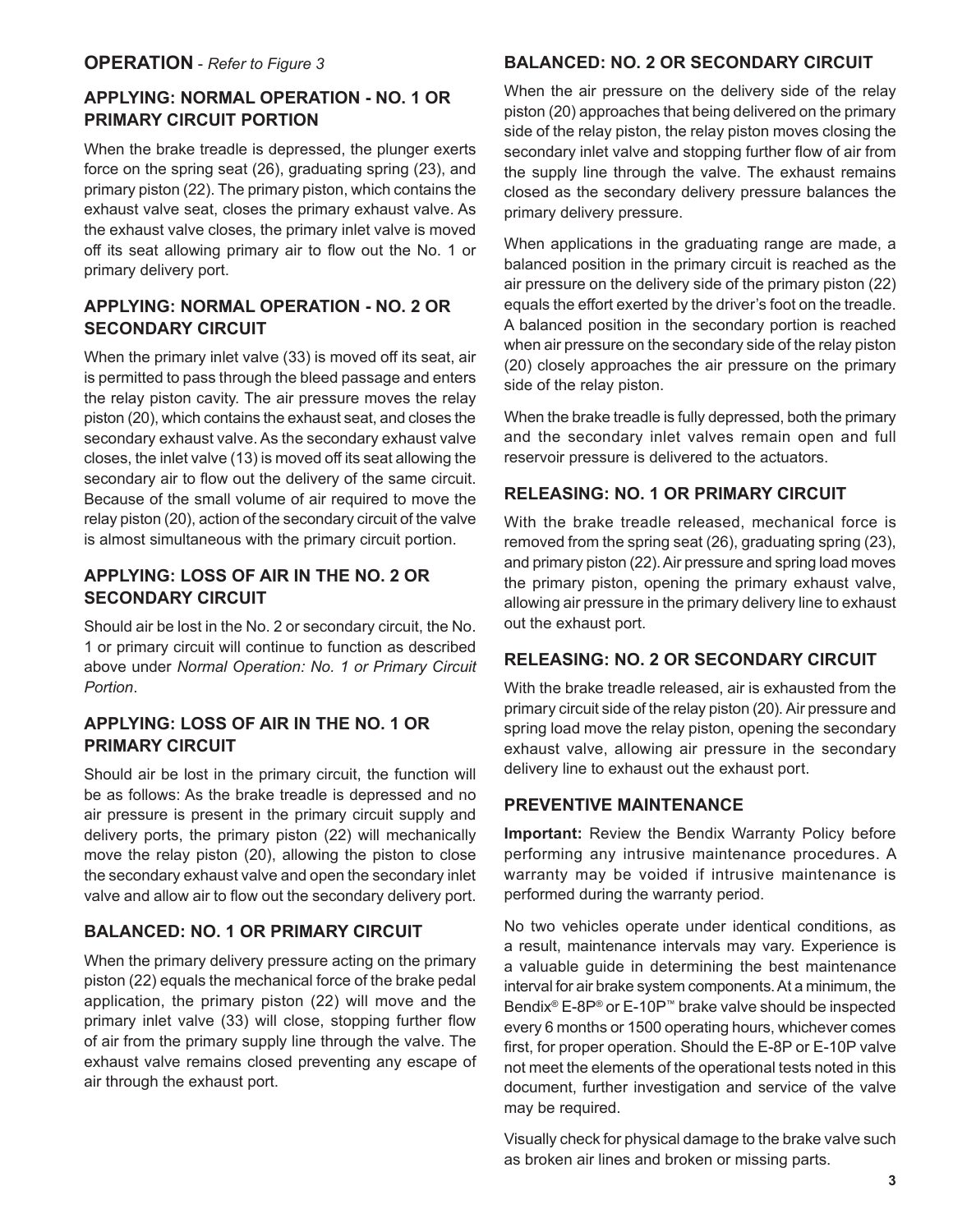#### **Every 3 months, 25,000 miles, or 900 operating hours:**

Clean any accumulated dirt, gravel, or foreign material away from the heel of the treadle, plunger boot, and mounting plate.

Lubricate the treadle roller, roller pin, and hinge pin, with Barium grease per BW-204-M (Bendix part 246671).

Check the rubber plunger boot for cracks, holes, or deterioration and replace if necessary. Also, check mounting plate and treadle for integrity.

Apply a thin layer of Barium grease, per BW-204-M (Bendix part 246671), between plunger and mounting plate – **do not over oil!**

## **SERVICE CHECKS**

## **OPERATING CHECK**

Check the delivery pressure of both primary and secondary circuits using accurate test gauges. Depress the treadle to several positions between the fully released and fully applied positions, and check the delivered pressure on the test gauges to see that it varies equally and proportionately with the movement of the brake pedal.

After a full application is released, the reading on the test gauges should fall off to zero promptly. It should be noted that the primary circuit delivery pressure will be about 2 PSI greater than the secondary circuit delivery pressure with both supply reservoirs at the same pressure. This is normal for this valve.

**Important:** A change in vehicle braking characteristics or a low pressure warning may indicate a malfunction in one or the other brake circuit, and although the vehicle air brake system may continue to function, the vehicle should not be operated until the necessary repairs have been made and both braking circuits, including the pneumatic and mechanical devices, are operating normally. Always check the vehicle brake system for proper operation after performing brake work and before returning the vehicle to service.

## **LEAKAGE CHECK**

- 1. Make and hold a high pressure (80 psi) application.
- 2. Coat the exhaust port and body of the brake valve with a soap solution.
- 3. Leakage permitted is a 1" bubble in 3 seconds. If the brake valve does not function as described above or leakage is excessive, it is recommended that it be replaced with a new or remanufactured unit, or repaired with genuine Bendix parts available at authorized Bendix parts outlets.

*Refer to figures 4, 5 and 6 for item numbers referenced in parenthesis.*

### **REMOVAL**

- 1. Chock the vehicle wheels or park the vehicle by mechanical means. (Block and hold vehicle by means other than the air brakes.) Drain all air system reservoirs.
- 2. Identify and disconnect all supply and delivery lines at the brake valve.
- 3. Remove the brake valve and treadle assembly from the vehicle by removing the three cap screws on the outer bolt circle of the mounting plate. The basic brake valve alone can be removed by removing the three cap screws on the inner bolt circle.

## **DISASSEMBLY (Figures 4, 5 and 6)**

- 1. If the entire brake valve and treadle assembly was removed from the vehicle, remove the three cap screws securing the treadle assembly to the basic brake valve.
- 2. Remove the screw (9) securing the exhaust diaphragm (10) and washer (11) to the exhaust cover (12).
- 3. Remove the four screws that secure the exhaust cover (12) to the lower body.
- 4. Remove the secondary inlet and exhaust valve assembly (13) from the lower body.
- 5. Remove the four hex head cap screws securing the lower body to the upper body and separate the body halves.
- 6. Remove the rubber seal ring (14) from the lower body.
- 7. **For Bendix® E-8P® valve only:** While applying thumb pressure to the primary piston (22), lift out and up on the three lock tabs of the primary piston retainer (15).
- 8. **For Bendix® E-10P™ valve only:** While depressing spring seat (7), remove the retaining ring (8). Remove the spring seat (7) and coil spring (5).

**Caution:** Before proceeding with the disassembly, *refer to Figures 3 and 4* and note that the lock nut (16) and stem (17) are used to contain the primary piston return spring (**for E-8P valve:** 23, **for E-10P valve:** 6), stem spring (19), and the relay piston spring (21). The combined force of these springs is approximately 50 pounds and care must be taken when removing the lock nut as the spring forces will be released. It is recommended that the primary piston and relay piston be manually or mechanically contained while the nut and stem are being removed.

- 9. Using a 3/8" wrench, hold the lock nut (16) on the threaded end of the stem (17). Insert a screwdriver to restrain the stem, remove the lock nut (16), spring seat, (18) and stem spring (19).
- 10. **For E-10P valve only:** Remove the adapter (1) and o-ring (4). Remove the primary piston (2) from the adapter (1) and o-ring (34) from the primary piston (2).
- 11. Remove the relay piston (20), relay piston spring (21), primary piston (**Bendix® E-8P® valve:** 22, **Bendix® E-10P™ valve:** 2) and primary piston return spring (**E-8P valve:** 23, **E-10P valve:** 6) from the upper body. Use care so as not to nick seats.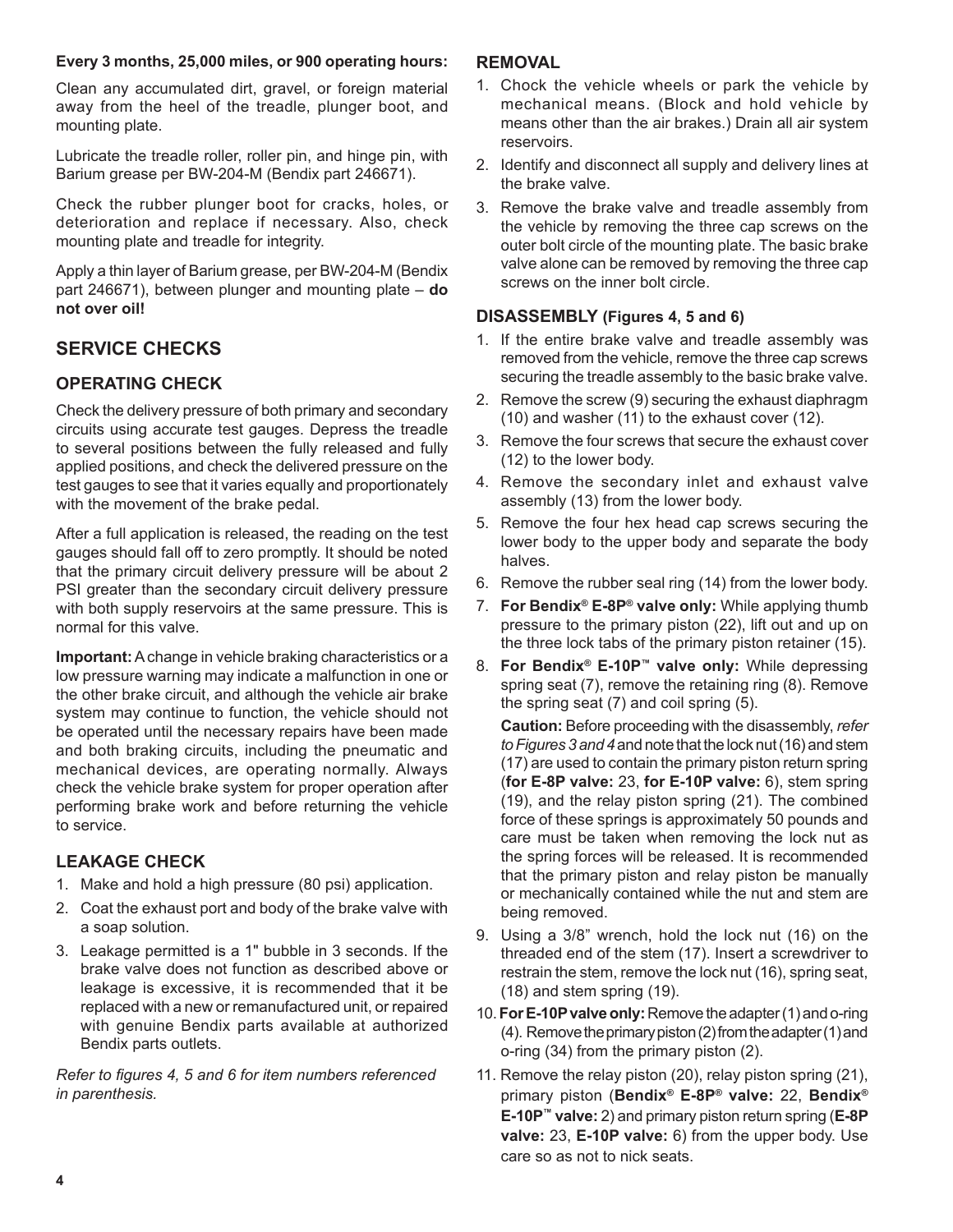





*FIGURE 6 - BENDIX® E-10P™ DUAL BRAKE VALVE - EXPLODED VIEW*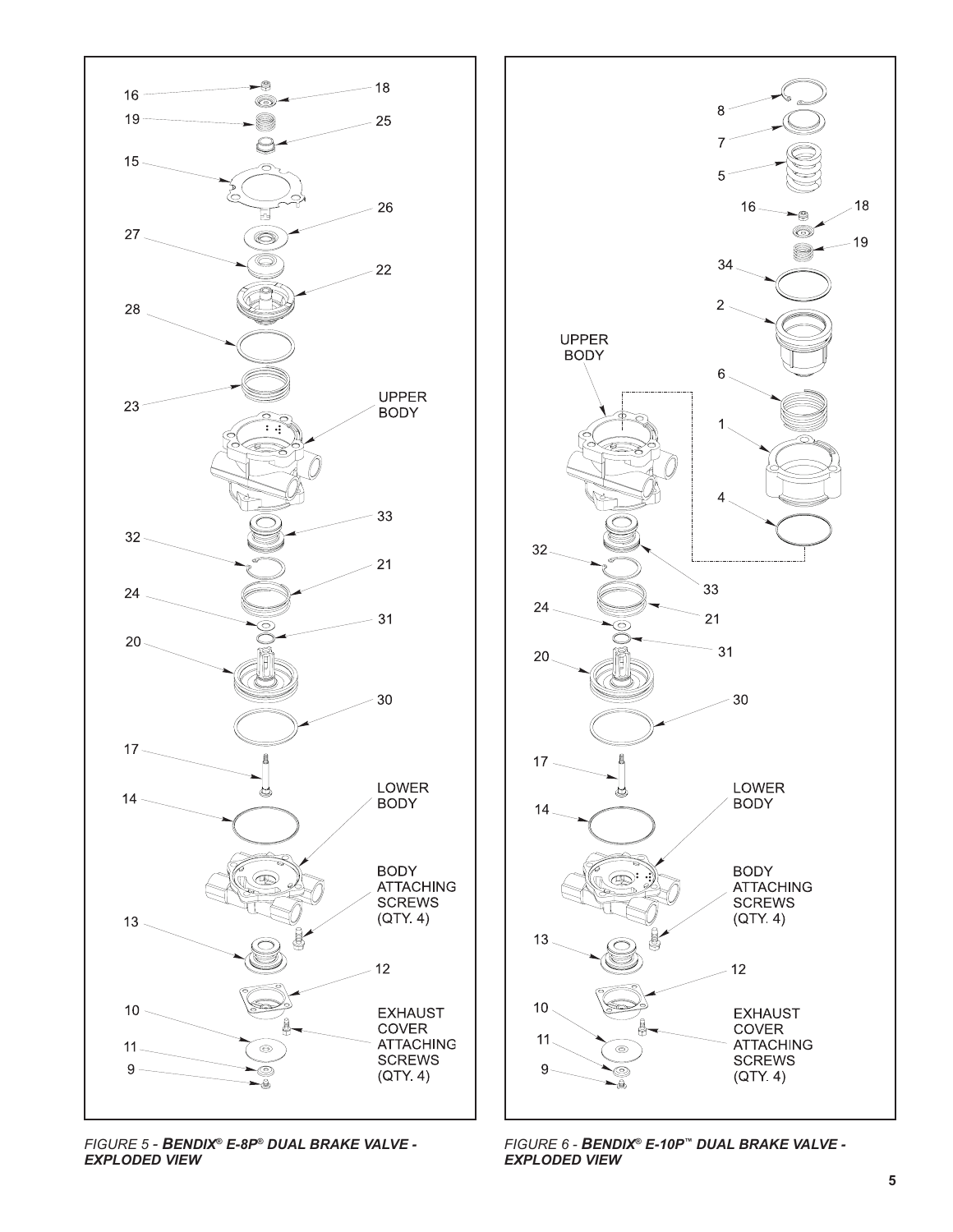- 12. A small washer (24) will be found in the cavity of the lower side of the primary piston (**for Bendix® E-8P® valve***:* 22, **for E-10P™ valve:** 2).
- 13. For **E-8P valve only:** Disassemble the primary piston by rotating the spring seat nut (25) counterclockwise. Separate the spring seat nut, spring seat (26), and rubber spring (27) and remove the piston o-ring (28).
- 14. Remove the large and small o-rings (30 & 31) from the relay piston (20).
- 15. Remove the retaining ring (32) securing the primary inlet and exhaust valve assembly (33) in the upper body and remove the valve assembly.

## **CLEANING AND INSPECTION**

- 1. Wash all metal parts in mineral spirits and dry.
- 2. Inspect all parts for excessive wear or deterioration.
- 3. Inspect the valve seats for nicks or burrs.
- 4. Check the springs for cracks or corrosion.
- 5. Replace all rubber parts and any part not found to be serviceable during inspection, use only genuine Bendix® replacement parts.

### **ASSEMBLY**

Prior to reassembling, lubricate all o-rings, o-ring grooves, piston bores, and metal to metal moving surfaces with Dow Corning® 55 o-ring lubricant (Bendix piece number 291126).

**Note:** All torques specified in this manual are **assembly**  torques and can be expected to fall off, after assembly is accomplished. **Do not retorque** after initial assembly torques fall.

- 1. Install the primary inlet and exhaust assembly (33) in the upper body and replace the retaining ring (32) to secure it. Be sure the retaining ring is seated completely in its groove.
- 2. Install the large and small o-rings (30 & 31) on the relay piston (20).
- 3. **For E-8P valve only:** Install o-ring (28) in the primary piston (22) o-ring groove.
- 4. **For E-8P valve only:** Install the rubber spring (do not lubricate) (27), concave side down in the primary piston (22) and place the spring seat (26), flat side up, over the rubber spring.
- 5. **For E-8P valve only:** Install the primary piston spring seat nut (25), with its hex closest to the spring seat, and rotate clockwise until the top surface of the spring seat is even with the top surface of the piston. Set aside.
- 6. Place relay piston spring (21) in concave portion of relay piston (20) and install relay piston through primary inlet/ exhaust assembly (33) into under side of upper body.
- 7. **For E-10P valve only:** Install o-ring (4) on adapter (1) and install adapter on upper body. Install o-ring (34) on primary piston (2).
- 8. Place screwdriver, blade up, in vise. Insert stem (17) through the relay piston upper body sub assembly, slide this assembly over the blade of the secured screwdriver, engage the screwdriver blade in the slot in the head of the stem.
- 9. Place the washer (24) over the stem (17) and on top of the relay piston (20).
- 10. Install primary return spring (**E-8P valve:** 23, **E-10P valve:** 6) in upper body piston bore.
- 11. **For E-8P valve only:** Install the primary piston rubber spring sub assembly (steps 4 & 5) over the stem, into the upper body piston bore. **For E-10P valve:** Install primary piston sub-assembly (*reference step 7*).
- 12. Compress piston(s) (**For E-8P valve:** the relay piston (20), **for E-10P valve:** the primary and relay pistons (2 & 20)) and retaining ring into the upper body from either side and hold compressed, either manually or mechanically. *See the cautionary note under step 8 in the Disassembly section of this manual.*
- 13. Place the stem spring (19) (**E-8P valve:** place over the spring seat nut (25)), the spring seat (18) (concave side up) and lock nut (16) on the stem (17). Torque to 20–30 in-lbs.
- 14. **For E-8P valve only:** Install the primary piston retainer (15) over the piston, making certain all three lock tabs have engaged the outer lip of the body.
- 15. **For E-10P valve only:** Install coil spring (5), spring seat (7), and retaining ring (8).
- 16. Replace the rubber seal ring (14) on the lower body.
- 17. Install the 4 hex head cap screws securing the lower body to the upper body. Torque to 30–60 in-lbs.
- 18. Install the secondary inlet and exhaust valve assembly (13) on the lower body.
- 19. Install the screws that secure the exhaust cover (12) to the lower body. Torque to 20–40 in-lbs.
- 20. Secure the screw (9) holding the exhaust diaphragm (10) and the diaphragm washer (11) to the exhaust cover (12). Torque to 5–10 in-lbs.
- 21. Install all air line fittings and plugs making certain thread sealant material does not enter valve.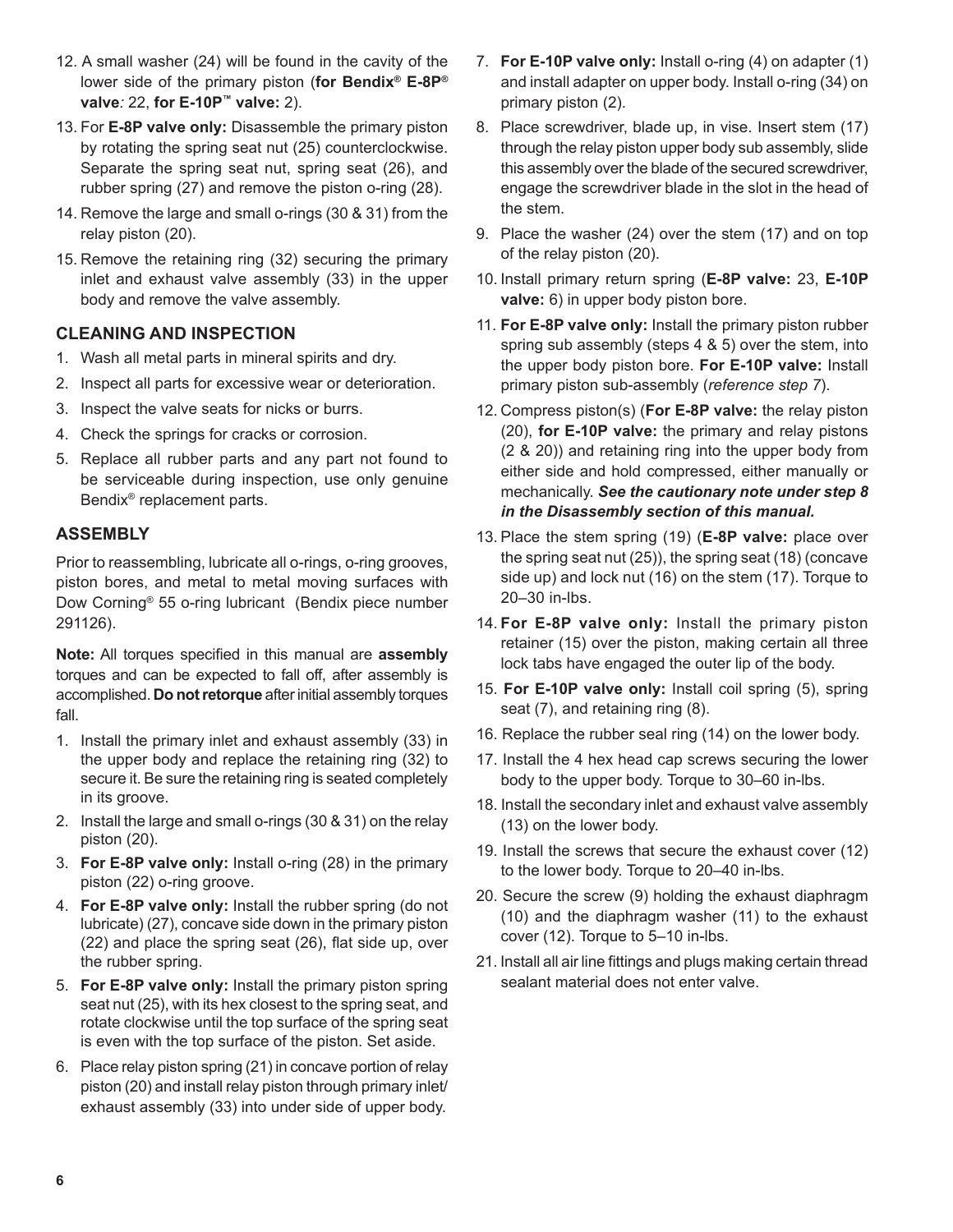#### **VALVE INSTALLATION**

- 1. Install the assembled brake valve on the vehicle.
- 2. Reconnect all air lines to the valve using the identification made during VALVE REMOVAL step 1.
- 3. After installing the brake valve assembly, perform the "OPERATION AND LEAKAGE CHECKS" before placing the vehicle in service.

# **GENERAL SAFETY GUIDELINES WARNING! PLEASE READ AND FOLLOW THESE INSTRUCTIONS TO AVOID PERSONAL INJURY OR DEATH:**

**When working on or around a vehicle, the following guidelines should be observed AT ALL TIMES:**

- Park the vehicle on a level surface, apply the **parking brakes and always block the wheels. Always wear personal protection equipment.**
- **▲ Stop the engine and remove the ignition key when working under or around the vehicle. When working in the engine compartment, the engine should be shut off and the ignition key should be removed. Where circumstances require that the engine be in operation, EXTREME CAUTION should be used to prevent personal injury resulting from contact with moving, rotating, leaking, heated or electrically-charged components.**
- **▲ Do not attempt to install, remove, disassemble or assemble a component until you have read, and thoroughly understand, the recommended procedures. Use only the proper tools and observe all precautions pertaining to use of those tools.**
- **▲ If the work is being performed on the vehicle's air brake system, or any auxiliary pressurized air systems, make certain to drain the air pressure from all reservoirs before beginning ANY work on the vehicle. If the vehicle is equipped with a Bendix® AD-IS® air dryer system, a Bendix® DRM™ dryer reservoir module, or a Bendix® AD-9si® air dryer, be sure to drain the purge reservoir.**
- **▲ Following the vehicle manufacturer 's recommended procedures, deactivate the electrical system in a manner that safely removes all electrical power from the vehicle.**
- **▲ Never exceed manufacturer's recommended pressures.**
- **▲ Never connect or disconnect a hose or line containing pressure; it may whip and/or cause hazardous airborne dust and dirt particles. Wear eye protection. Slowly open connections with care, and verify that no pressure is present. Never remove a component or plug unless you are certain all system pressure has been depleted.**
- **▲ Use only genuine Bendix® brand replacement parts, components and kits. Replacement**  hardware, tubing, hose, fittings, wiring, etc. must **be of equivalent size, type and strength as original**  equipment and be designed specifically for such **applications and systems.**
- **▲ Components with stripped threads or damaged parts should be replaced rather than repaired. Do not attempt repairs requiring machining or**  welding unless specifically stated and approved **by the vehicle and component manufacturer.**
- **▲ Prior to returning the vehicle to service, make certain all components and systems are restored to their proper operating condition.**
- **▲ For vehicles with Automatic Traction Control (ATC), the ATC function must be disabled (ATC indicator lamp should be ON) prior to performing any vehicle maintenance where one or more wheels on a drive axle are lifted off the ground and moving.**
- **▲ The power MUST be temporarily disconnected from the radar sensor whenever any tests USING A DYNAMOMETER are conducted on a vehicle equipped with a Bendix® Wingman® system.**
- **▲ You should consult the vehicle manufacturer's operating and service manuals, and any related literature, in conjunction with the Guidelines above.**